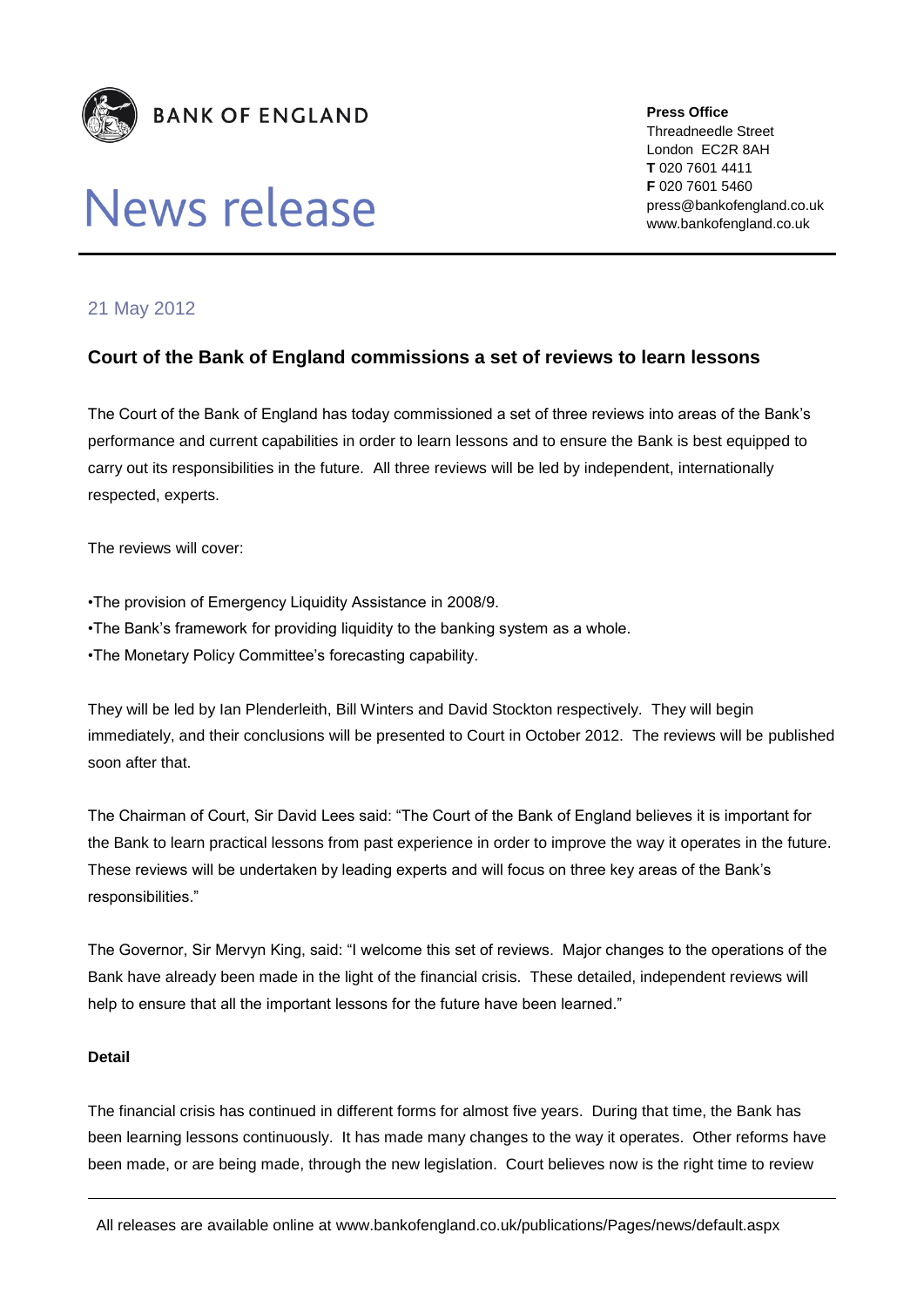both the Bank's progress in applying the lessons that have been learned and what further lessons there may be for the future.

The reviews will focus on ensuring the Bank has the capability to respond to future crises. In doing so, they will pay close attention to the most intense period of the financial crisis in 2008-9 that included the collapse of Lehman Brothers in the United States in September 2008, the recapitalisation of the major UK banks and the deep global recession. The relevant lessons for the Bank from the initial stage of the crisis in 2007 were established in the Treasury Committee Report "The Run on the Rock".[1] Consistent with that, the Chairman of the Treasury Committee has said that "It is the period of the Lehman crisis, and subsequently, which most needs examination".[2]

The reviews will concentrate on areas where the Bank had sole responsibility. They will focus firmly on lessons to improve the way the Bank operates. They will not stray into the actions of the other 'Tripartite' authorities – HM Treasury and the Financial Services Authority. Any wider inquiry would need to consider the actions taken by all the authorities together and would therefore need to be initiated and conducted by an independent body.

The terms of reference for the three reviews are:

#### **1) Provision of Emergency Liquidity Assistance in 2008/9**

The Court has asked Ian Plenderleith, Chairman of BH Macro, to review the Bank's actions at the height of the financial crisis, around the collapse of Lehman Brothers, to provide Emergency Liquidity Assistance (ELA) to Royal Bank of Scotland and HBoS.

The purpose of this review is to learn lessons to inform the way the Bank conducts ELA operations for individual financial institutions. Such support operations will, in due course, be conducted under the new Crisis Management Memorandum of Understanding which was published in January 2012.[3] The review will build on the lessons learned in relation to the ELA provided to Northern Rock in 2007, as set out in the Treasury Committee's report "The Run on the Rock".

Specifically, the review will examine:

•The basis of the decisions to provide Emergency Liquidity Assistance (ELA) to each firm concerned.

•The governance arrangements within the Bank for making those decisions.

•The structure and terms of each ELA operation.

- •The effects of those operations on the institutions concerned and on overall financial stability.
- •The capability of the Bank to plan, implement and manage those operations.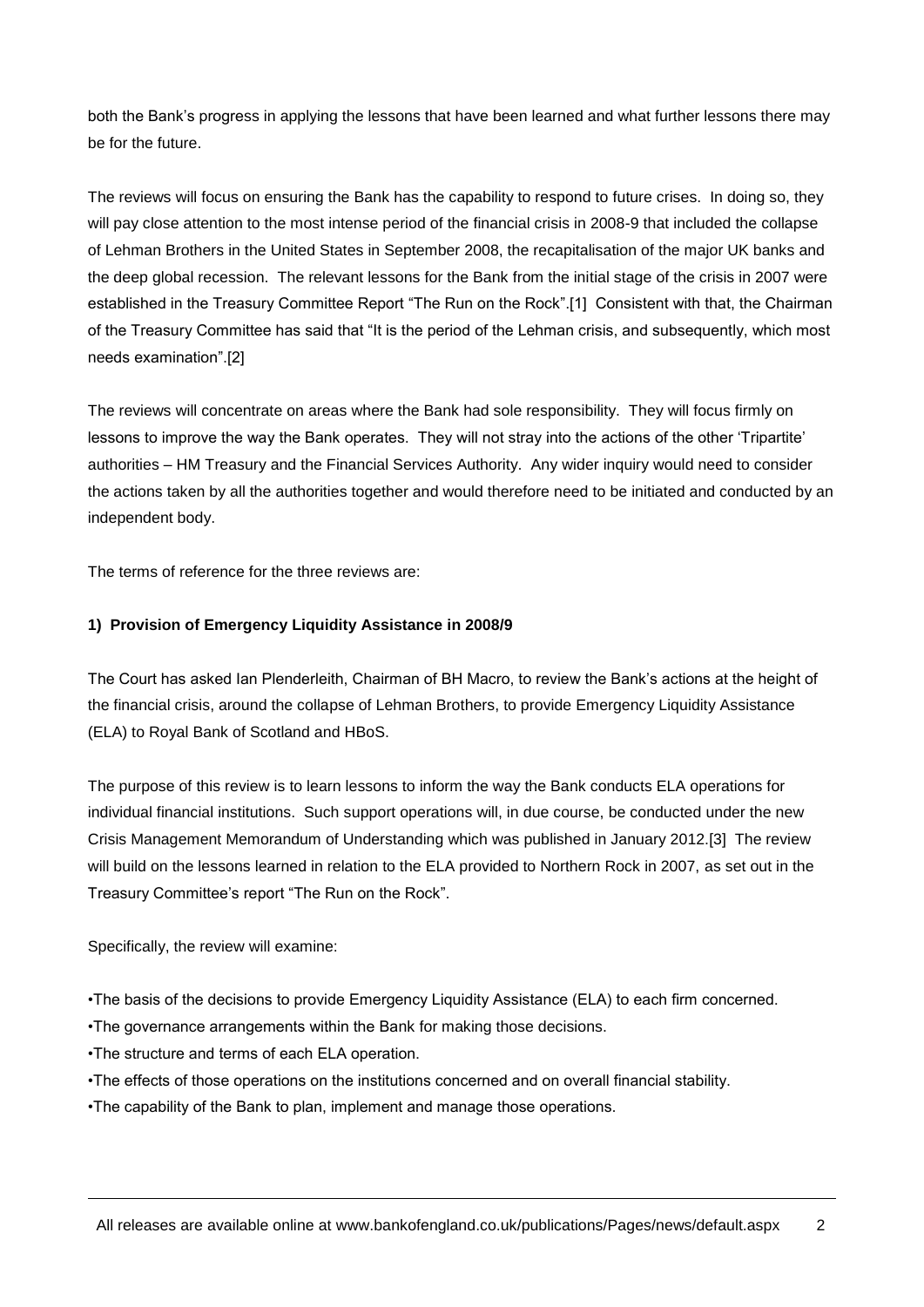Overall, the review will examine how the Bank discharged its responsibilities as lender of last resort in a crisis and make recommendations for the conduct of any such operations in the future.

## **2) The Bank's framework for providing liquidity to the banking system**

In January 2008, alongside the publication of the Treasury Committee's Report "The Run on the Rock", the Bank committed to improving the way its money market framework operated in stressed conditions. The process of reforming the Bank's operations began early in 2008 with the introduction of the Special Liquidity Scheme. A consultative paper was published in October of that year and further changes were made. The resulting framework was described fully in the Bank's 'Red Book' in 2010.[4]

The Court has asked Bill Winters, Chief Executive of Renshaw Bay and former Co-CEO of JPMorgan Investment Bank, to review whether the reformed system of operations deals with the conclusions of the Treasury Committee's report "The Run on the Rock" and captures any further lessons from the financial crisis since the time of that report in January 2008.

The review will examine:

•The operation of the Special Liquidity Scheme, established in 2008.

•The structure and terms of the Bank's facilities, as set out in the 'Red Book'.

•The operation of the reformed framework since its introduction in 2008.

Specifically, the review will consider:

•The effectiveness of the framework in implementing monetary policy decisions.

•Whether the framework is sufficiently flexible, and the range of collateral sufficiently broad, to satisfy demands for liquidity in times of stress.

•Whether a system of voluntary reserves targets is appropriate.

•Whether the price at which liquidity is available to the system is appropriate.

•Whether the framework deals adequately with the issue of 'stigmatisation'.

•The capability and governance arrangements in the Bank to support the facilities in its framework.

Overall, the review will make recommendations to inform the future development of the Bank's operations, consistent with its objectives to implement the MPC's decisions and to provide liquidity insurance to the UK banking system.

## **3) The Monetary Policy Committee's Forecasting Capability**

Economic forecasts play a central role in helping the Monetary Policy Committee to assess the key economic risks and uncertainties affecting the economic outlook and hence the appropriate setting of monetary policy.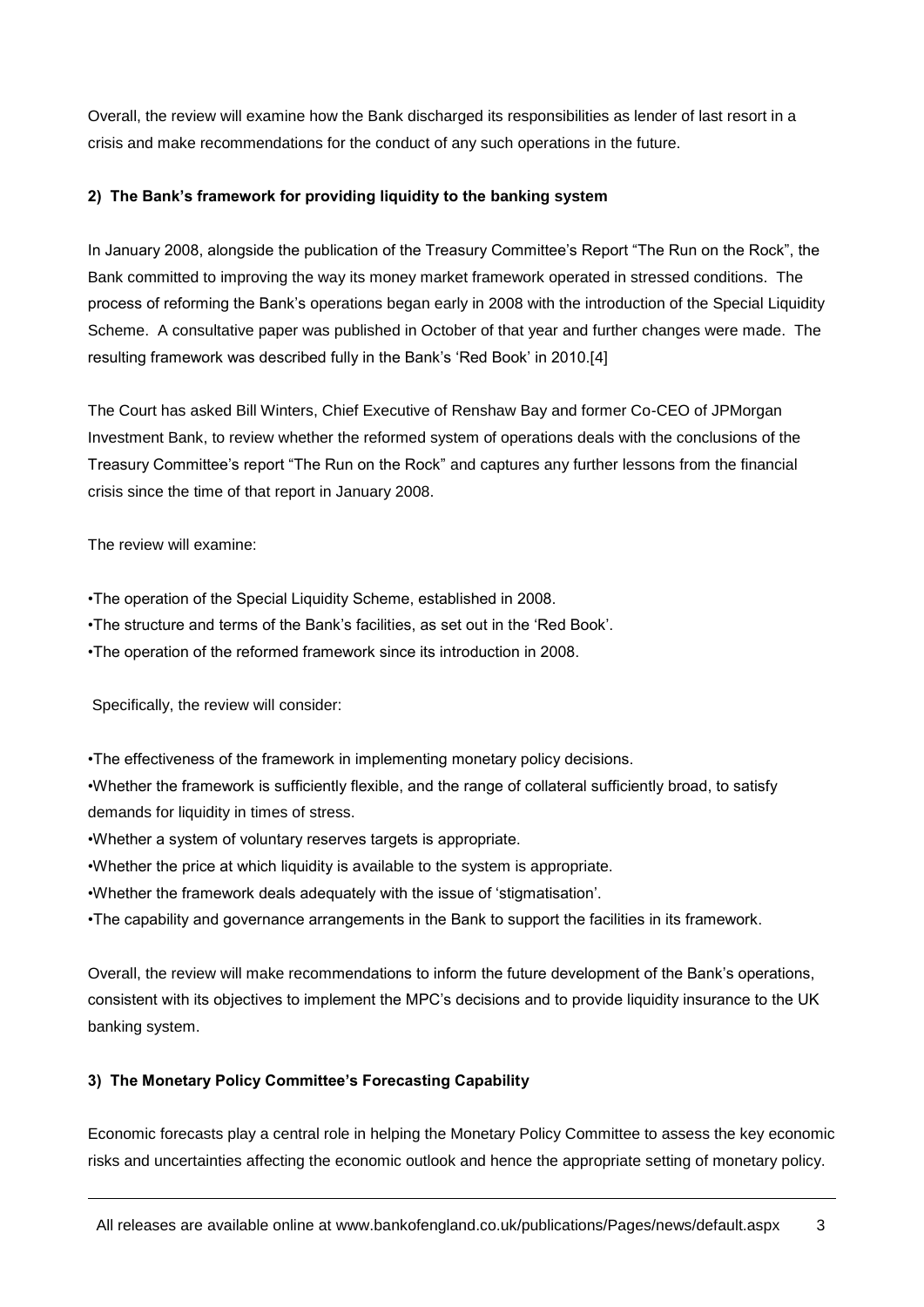Since the onset of the global downturn in 2008-9, both output growth and inflation have been significantly more volatile than in the preceding decade. And the Monetary Policy Committee has found it more challenging to assess the outlook for growth and inflation.

The Court has asked David Stockton, former Director of Research and Statistics at the Board of Governors of the Federal Reserve System, to review the forecasting capability of the Monetary Policy Committee. This review will supplement the MPC's regular annual review of its forecasting performance.[5]

The review will examine:

•The performance of the MPC's projections for growth and inflation since 2008.

- •The analysis presented to the MPC in the production of those projections.
- •The processes followed by the MPC to produce projections.
- •The capability of the Bank to support the production of the MPC's projections.

Overall, the review will examine whether the MPC's forecasting procedures allow it to take full account of the relevant risks and uncertainties, and thus support the MPC's monetary policy decisions in order to meet the inflation target. The review will be used to inform decisions about the Bank's forecasting procedures and methods.

#### **Notes to Editors**

1. The Court of the Bank of England is responsible for managing the affairs of the Bank but not the formulation of monetary policy. It is made up of nine non-executive Directors, the Governor and two Deputy Governors. The non-executive directors are: Brendan Barber; Sir Roger Carr; Michael Cohrs; Sir David Lees (Chairman of Court); Lady (Susan) Rice; John Stewart; Mark Tucker; Lord (Adair) Turner; and Harrison Young.

2. Ian Plenderleith CBE is Chairman of BH Macro and a non-executive Director of Morgan Stanley and Co International, BMCE Bank International in London, and of Sanlam in South Africa. Previously, his main career was at the Bank of England (1965-2002), where he was Executive Director responsible for market operations and a member of the Monetary Policy Committee, and at the South African Reserve Bank in Pretoria (2003-2005), where he was Deputy Governor and a member of the South African Monetary Policy Committee.

3. Bill Winters is the Chief Executive Officer and a managing partner of Renshaw Bay. He has 28 years of experience in the investment industry, including 26 years at JP Morgan. He moved to London in 1992 as the Head of European Fixed Income and in 2004 was promoted to Co-CEO of JPMorgan Investment Bank. He played a key role in managing JP Morgan Investment Bank through the 2008 financial crisis, including the